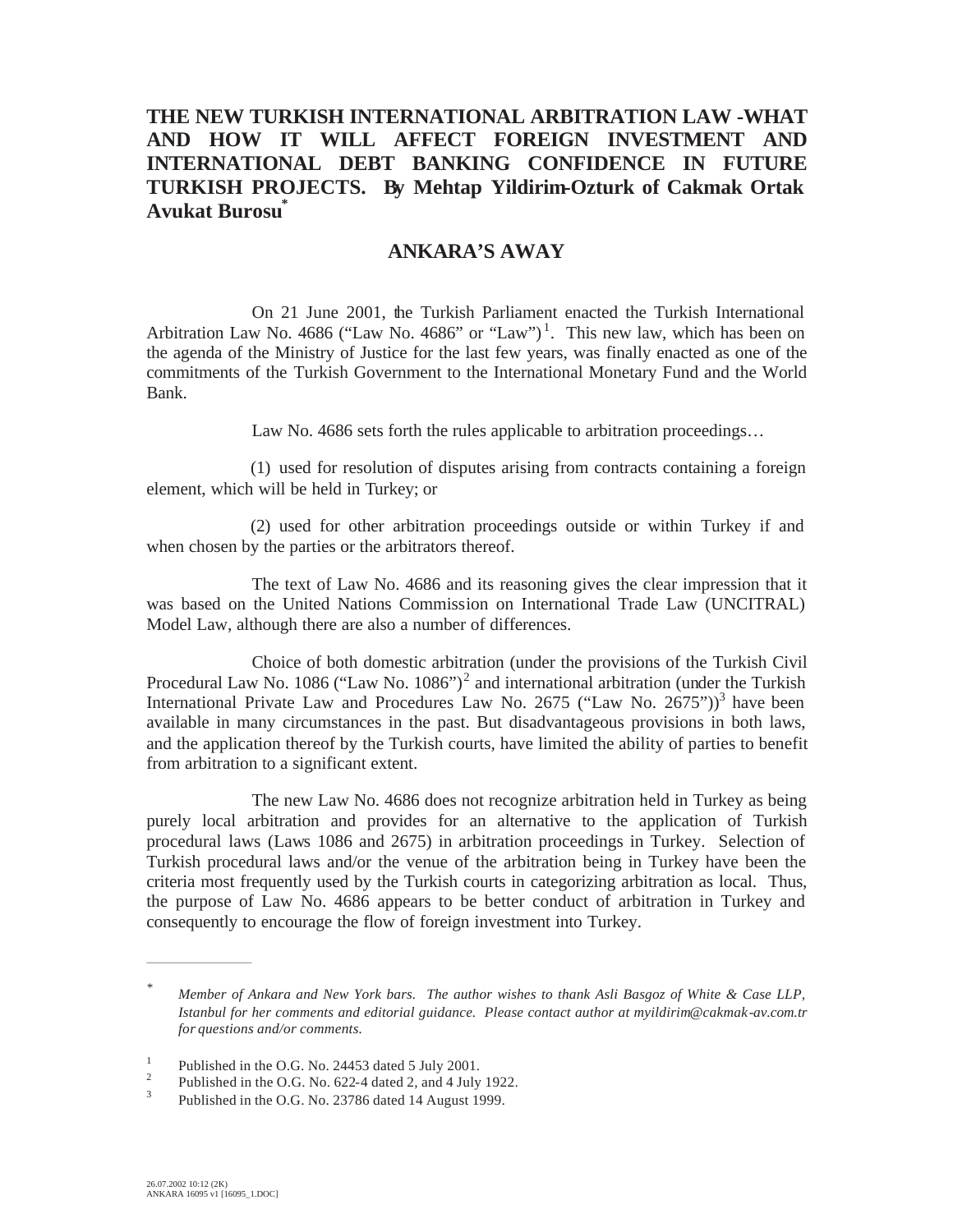The definition of foreign element<sup>4</sup> and therefore the scope of Law No. 4686 is enormously broad. Besides the standard factors assessed for the determination of the existence of a foreign element, such as the residence of the parties or the place of performance, the existence of foreign element is also determined with an economic approach. This aspect is very important for foreign investors that establish a Turkish company, as Turkish public and private sector entities have been unreceptive to arbitration conducted abroad due to its cost whereas foreign parties have been unreceptive to arbitration in Turkey due to the reasons stated above.

Because of the new economic approach, contracts that "local" foreign-owned companies enter into with Turkish public or private sector entities will benefit from Law No. 4686. For example: an arbitration in Ankara over a contract between a Turkish subsidiary of a Dutch company and a Turkish company and/or a governmental entity, stipulating a performance in Turkey and governed by Turkish substantive rules, will be subject to this Law and will be qualified as international.

The only limitation envisaged by the Law in its scope is for matters related with real estate and matters not subject to the free determination of the parties by law.

It is notable that arbitration procedures for the resolution of disputes arising from contracts containing a foreign element as introduced by Law No. 4501 concerning the Principles to be Followed When Disputes Arising From Concession Contracts Concerning Public Services are Submitted to Arbitration ("Law No. 4501")<sup>5</sup> have also been made subject to the provisions of this  $Law<sup>6</sup>$ .

Law No. 4501 was prepared in an effort to complete and implement the August 1999 amendment to the Turkish Constitution aiming, *inter alia,* to deal with the arbitration issue which hindered international financing of Turkish infrastructure projects. Accordingly, as set forth in the Law, arbitration proceedings for the resolution of disputes with a foreign element as defined in Law No. 4501 (those arising from public service concession contracts) shall also be subject to Law No. 4686.

All provisions of Law No. 4501 related to arbitration should have been repealed since they create ambiguity. They have not been. However, we believe arbitration proceedings subject to Law No. 4501 and at the same time covered by Law No. 4686 will only be subject to other provisions referred to in Law No. 4501 if they do not contradict the provisions of Law No. 4686 since it is the more recent and more specific law of the two.

The provisions of Law No. 4686 with respect to the arbitration agreement, selection of the arbitrators, the authority of the arbitrators, assistance to be provided by the courts, procedural matters, conduct of the procedures, and evidence are generally in line with the UNCITRAL Model Law or similar regulations, although there are some differences

\_\_\_\_\_\_\_\_\_\_\_\_\_\_\_\_\_\_\_\_\_\_\_\_

<sup>&</sup>lt;sup>4</sup> To recognize exemptions to their jurisdiction or application of their laws, national legal systems seek the existence of certain conditions which would justify application of the laws or jurisdiction of another State, or alternative dispute resolution mechanisms such as arbitration. Such conditions constitute the foreign element concept.

<sup>&</sup>lt;sup>5</sup> Published in the O.G. No. 24453 dated 5 July 2001.<br><sup>6</sup> Please refer to the article "Turkey's Attempt for a Stable Liberalized Energy Market", By Mehtap Yildirim-Ozturk and Dr. Gamze Oz, 196 Project Finance International, (June 28 2000), p.77 with respect to Law No. 4501.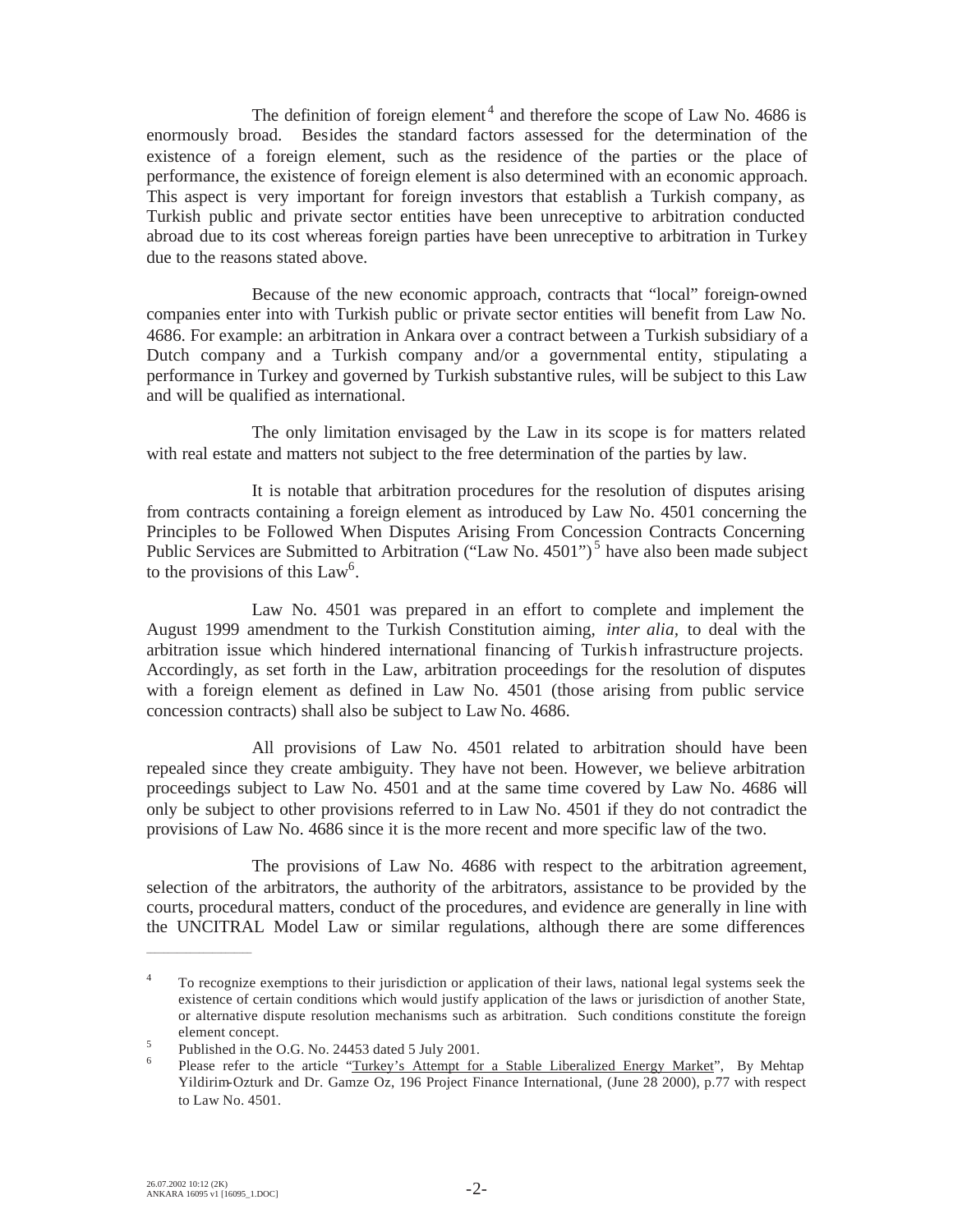which may attract criticism. It is noteworthy, however, that there is a one year limitation for the arbitrators to render their award which can be extended by mutual agreement of the parties or by a court upon request of one of the parties but not by the arbitrators. Moreover, that period can initially be determined differently by the parties thereto.

Further, the parties can determine the rules applicable to the arbitral proceedings by referring to the rules of other laws, or international or institutional rules provided that mandatory provisions of the Law are observed. As a result, it would be possible to conduct an arbitration proceeding in Turkey pursuant to the International Chamber of Commerce Arbitration Rules without risking that such arbitration would be categorized as local.

Although Law No. 4686 envisages limitation of the role of and intervention by the courts during arbitration proceedings, it also sets forth two additional steps, beyond rendering the judgment, for an award to become final and enforceable. First, the award can be cancelled on limited grounds if brought before the courts within 30 days running from the date of notification of the award. Article 15/A of the Law stipulates reasons for cancellation as follows:

- (i) Reasons to be proved by the applicant party:
	- (a) A party to the arbitration agreement was under some incapacity; or the said agreement is not valid under the governing law or, failing selection thereof, under Turkish law;
	- (b) The procedure determined in the agreement of the parties, or set forth in the Law was not followed during the appointment of the arbitrator(s);
	- (c) The award was not rendered within the arbitration term;
	- (d) The arbitrator(s) decided as per their authorization contrary to law;
	- (e) The arbitrator(s) decided on a matter outside the scope of the arbitral agreement, or did not decide on the entire dispute, or exceeded their jurisdiction;
	- (f) The arbitral proceedings were not conducted in accordance with the parties' agreement or in the absence of such agreement, pursuant to the provisions of the Law with respect to procedure and this situation affected the substance of the award; or
	- (g) The principle of equality of the parties was not observed.
- (ii) Reasons to be considered by the court, *ex officio*:
	- (a) The dispute which is the subject matter of the award of the arbitrator(s) is not arbitrable under Turkish Law; or
	- (b) The award is in conflict with public policy.